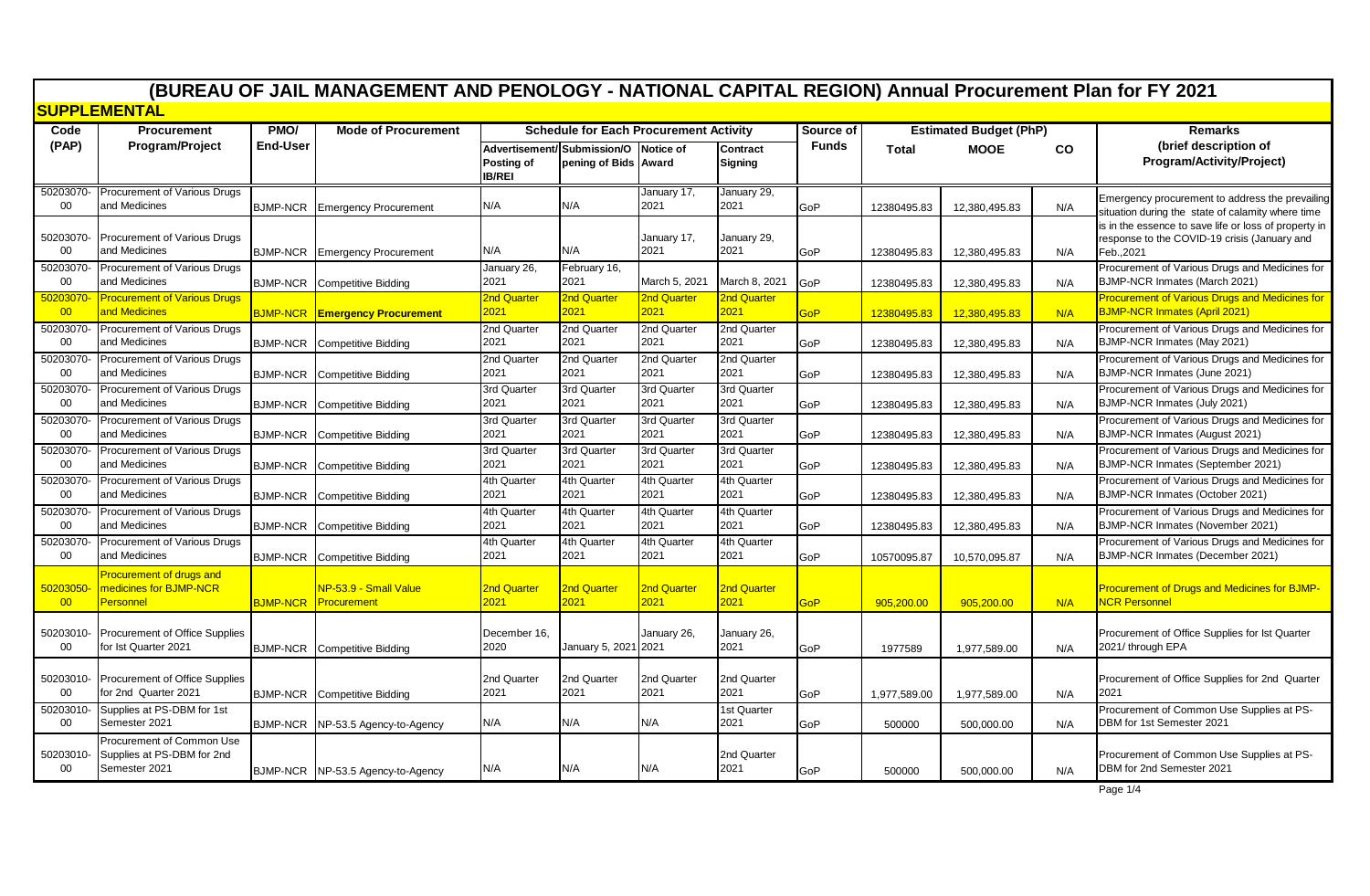| (BUREAU OF JAIL MANAGEMENT AND PENOLOGY - NATIONAL CAPITAL REGION) Annual Procurement Plan for FY 2021 |                                                                               |                         |                                                                      |                              |                                                                                                     |                     |                            |                           |              |                                              |     |                                                                                                                     |
|--------------------------------------------------------------------------------------------------------|-------------------------------------------------------------------------------|-------------------------|----------------------------------------------------------------------|------------------------------|-----------------------------------------------------------------------------------------------------|---------------------|----------------------------|---------------------------|--------------|----------------------------------------------|-----|---------------------------------------------------------------------------------------------------------------------|
| <b>SUPPLEMENTAL</b>                                                                                    |                                                                               |                         |                                                                      |                              |                                                                                                     |                     |                            |                           |              |                                              |     |                                                                                                                     |
| Code<br>(PAP)                                                                                          | Procurement<br>Program/Project                                                | PMO/<br><b>End-User</b> | <b>Mode of Procurement</b>                                           | /Posting of<br><b>IB/REI</b> | <b>Schedule for Each Procurement Activity</b><br>Advertisement Submission/O<br>pening of Bids Award | <b>Notice of</b>    | Contract<br><b>Signing</b> | Source of<br><b>Funds</b> | <b>Total</b> | <b>Estimated Budget (PhP)</b><br><b>MOOE</b> | CO  | <b>Remarks</b><br>(brief description of<br>Program/Activity/Project)                                                |
| OOZUJUOU<br>00                                                                                         | Procurement or ivieurcal and<br><b>Dental Supplies</b>                        |                         | <b>BJMP-NCR</b> Emergency Procurement                                | N/A                          | N/A                                                                                                 | March 2, 2021       | March 5, 2021              | GoP                       | 622,226.25   | 622,226.25                                   | N/A | Procurement of Medical and Dental Supplies for 1st<br>Quarter 2021                                                  |
| 50203080<br>00                                                                                         | Procurement of Medical and<br><b>Dental Supplies</b>                          |                         | <b>BJMP-NCR</b> Small Value Procurement                              | 2nd Quarter<br>2021          | 2nd Quarter<br>2021                                                                                 | 2nd Quarter<br>2021 | 2nd Quarter<br>2021        | GoP                       | 779,276.25   | 779,276.25                                   | N/A | Procurement of Medical and Dental Supplies for 2nd<br>Quarter 2021                                                  |
| 50203080<br>$00\,$                                                                                     | Procurement of Medical and<br><b>Dental Supplies</b>                          |                         | <b>BJMP-NCR</b> Competitive Bidding                                  | 2nd Quarter<br>2021          | 2nd Quarter<br>2021                                                                                 | 2nd Quarter<br>2021 | 2nd Quarter<br>2021        | GoP                       | 1401502.5    | 1,401,502.50                                 | N/A | Procurement of Medical and Dental Supplies for 2nd<br>Semester 2021                                                 |
| 50203990<br>$00\,$                                                                                     | Procurement of Rehabilitation<br>Supplies (Brown Pants and<br>yellow T-Shirts |                         | <b>BJMP-NCR</b> Small Value Procurement                              | 1st Quarter<br>2021          | 1st Quarter<br>2021                                                                                 | 1st Quarter<br>2021 | 1st Quarter<br>2021        | GoP                       | 985,744.15   | 985,744.15                                   | N/A | Procurement of Rehabilitation Supplies (Brown Pants<br>& Yellow T-Shirts) for BJMP-NCR Inmates 1st Quarter<br>2021  |
| 50203990<br>00                                                                                         | Procurement of Rehabilitation<br>Supplies (Brown Pants)                       |                         | <b>BJMP-NCR</b> Competitive Bidding                                  | 2nd Quarter<br>2021          | 2nd Quarter<br>2021                                                                                 | 2nd Quarter<br>2021 | 2nd Quarter<br>2021        | GoP                       | 4,726,750.00 | 4,726,750.00                                 | N/A | Procurement of Rehabilitation Supplies (Brown Pants)<br>for BJMP-NCR Inmates 1st Semester 2021                      |
| 50203990<br>$00\,$                                                                                     | Procurement of Rehabilitation<br>Supplies (Brown Pants)                       |                         | <b>BJMP-NCR</b> Competitive Bidding                                  | 3rd Quarter<br>2021          | 3rd Quarter<br>2021                                                                                 | 3rd Quarter<br>2021 | 3rd Quarter<br>2021        | GoP                       | 2,800,000.00 | 2,800,000.00                                 | N/A | Procurement of Rehabilitation Supplies (Brown Pants)<br>for BJMP-NCR Inmates 2nd Semester 2021                      |
| 50203990<br>$00\,$                                                                                     | Procurement of Rehabilitation<br>Supplies (Yellow T-shirts)                   |                         | <b>BJMP-NCR</b> Competitive Bidding                                  | 2nd Quarter<br>2021          | 2nd Quarter<br>2021                                                                                 | 2nd Quarter<br>2021 | 2nd Quarter<br>2021        | GoP                       | 5,307,505.85 | 5,307,505.85                                 | N/A | Procurement of Rehabilitation Supplies (Yellow T-<br>shirts) for BJMP-NCR Inmates 1st Semester 2021                 |
| 50203990-<br>$00\,$                                                                                    | Procurement of Rehabilitation<br>Supplies (Yellow T-shirts)                   |                         | <b>BJMP-NCR</b> Competitive Bidding                                  | 3rd Quarter<br>2021          | 3rd Quarter<br>2021                                                                                 | 3rd Quarter<br>2021 | 3rd Quarter<br>2021        | GoP                       | 3,000,000.00 | 3,000,000.00                                 | N/A | Procurement of Rehabilitation Supplies (Yellow T-<br>shirts) for BJMP-NCR Inmates 2nd Semester 2021                 |
| 50203990<br>00                                                                                         | Procurement of Rehabilitation<br>Supplies (Hygiene Kit)                       |                         | BJMP-NCR Competitive Bidding                                         | December 16,<br>2020         | January 5, 2021                                                                                     | January 26,<br>2021 | January 26,<br>2021        | GoP                       | 4,023,594.00 | 4,023,594.00                                 | N/A | Procurement of Rehabilitation Supplies (Hygiene Kit)<br>for BJMP-NCR Inmates 1st Quarter 2021 through<br><b>EPA</b> |
| 50203990<br>$00\,$                                                                                     | Procurement of Rehabilitation<br>Supplies (Hygiene Kit)                       |                         | <b>BJMP-NCR</b> Competitive Bidding                                  | 3rd Quarter<br>2021          | 3rd Quarter<br>2021                                                                                 | 3rd Quarter<br>2021 | 3rd Quarter<br>2021        | GoP                       | 3,656,708.00 | 3,656,708.00                                 | N/A | Procurement of Rehabilitation Supplies (Hygiene Kit)<br>for BJMP-NCR Inmates 2nd Quarter CY 2021                    |
| 50203990<br>00                                                                                         | <b>Procurement of Rehabilitation</b>                                          |                         | Supplies (Washable Facemask) BJMP-NCR NP-53.9 - Small Value Procurer | <b>1st Quarter</b><br>2021   | <b>1st Quarter</b><br>2021                                                                          | 1st Quarter<br>2021 | <b>1st Quarter</b><br>2021 | GoP                       | 972,000.00   | 972,000.00                                   | N/A | Procurement of Rehabilitation Supplies (Washable<br>Facemask) for BJMP-NCR Inmates 1st Quarter CY<br>2021           |
| 50203990<br>$00\,$                                                                                     | Procurement of Rehabilitation<br>Supplies (ALS KIT)                           |                         | <b>BJMP-NCR</b> Small Value Procurement                              | 1st Quarter<br>2021          | 1st Quarter<br>2021                                                                                 | 1st Quarter<br>2021 | 1st Quarter<br>2021        | GoP                       | 438,095.57   | 438,095.57                                   | N/A | Procurement of Rehabilitation Supplies (ALS KIT) for<br>BJMP-NCR Inmates 1st Quarter 2021                           |
| 50203990<br>$00\,$                                                                                     | Procurement of Rehabilitation<br>Supplies (ALS KIT)                           |                         | <b>BJMP-NCR</b> Small Value Procurement                              | 2nd Quarter<br>2021          | 2nd Quarter<br>2021                                                                                 | 2nd Quarter<br>2021 | 2nd Quarter<br>2021        | GoP                       | 932,664.43   | 932,664.43                                   | N/A | Procurement of Rehabilitation Supplies (ALS KIT) for<br>BJMP-NCR Inmates 2nd Quarter 2021                           |
| 50203990<br>$00\,$                                                                                     | Procurement of Rehabilitation<br>Supplies (ALS KIT)                           |                         | <b>BJMP-NCR</b> Competitive Bidding                                  | 3rd Quarter<br>2021          | 3rd Quarter<br>2021                                                                                 | 3rd Quarter<br>2021 | 3rd Quarter<br>2021        | GoP                       | 1,395,338.00 | 1,395,338.00                                 | N/A | Procurement of Rehabilitation Supplies (ALS KIT) for<br>BJMP-NCR Inmates 2nd Semester 2021                          |
| 50203990<br>00                                                                                         | Procurement of Rehabilitation<br>Supplies (Sports Supplies)                   |                         | BJMP-NCR NP-53.9 - Small Value Procurem                              | 1st Quarter<br>2021          | 1st Quarter<br>2021                                                                                 | 1st Quarter<br>2021 | 1st Quarter<br>2021        | GoP                       | 900,000.00   | 900,000.00                                   | N/A | Procurement of Rehabilitation Supplies (Sports<br>Supplies) for BJMP-NCR Inmates CY2021                             |
| 50203990<br>$00\,$                                                                                     | <b>Cultural and Sports Supplies</b>                                           |                         | <b>BJMP-NCR</b> Competitive Bidding                                  | 1st Quarter<br>2021          | 1st Quarter<br>2021                                                                                 | 1st Quarter<br>2021 | 1st Quarter<br>2021        | GoP                       | 4,141,500.00 | 4,141,500                                    | N/A | Procurement of BJMP-NCR Personnel Athletic<br>Uniform                                                               |
| 50203990<br>00                                                                                         | Procurement of Fuel, Oil and<br>Lubricant for 2021                            |                         | <b>BJMP-NCR</b> Direct Contracting                                   | N/A                          | N/A                                                                                                 | N/A                 | 1st Quarter<br>2021        | GoP                       | 5,988,000.00 | 5,988,000                                    | N/A | Procurement of Fuel, Oil and Lubricant for BJMP-NCR<br>for 2021                                                     |
| 50215030<br>$00\,$                                                                                     | <b>Insurance Expenses</b>                                                     |                         | <b>BJMP-NCR</b> Direct Contracting                                   | N/A                          | N/A                                                                                                 | N/A                 | Quarterly                  | GoP                       | 348,508.00   | 348,508.00                                   | N/A | Insurance of Vehicles                                                                                               |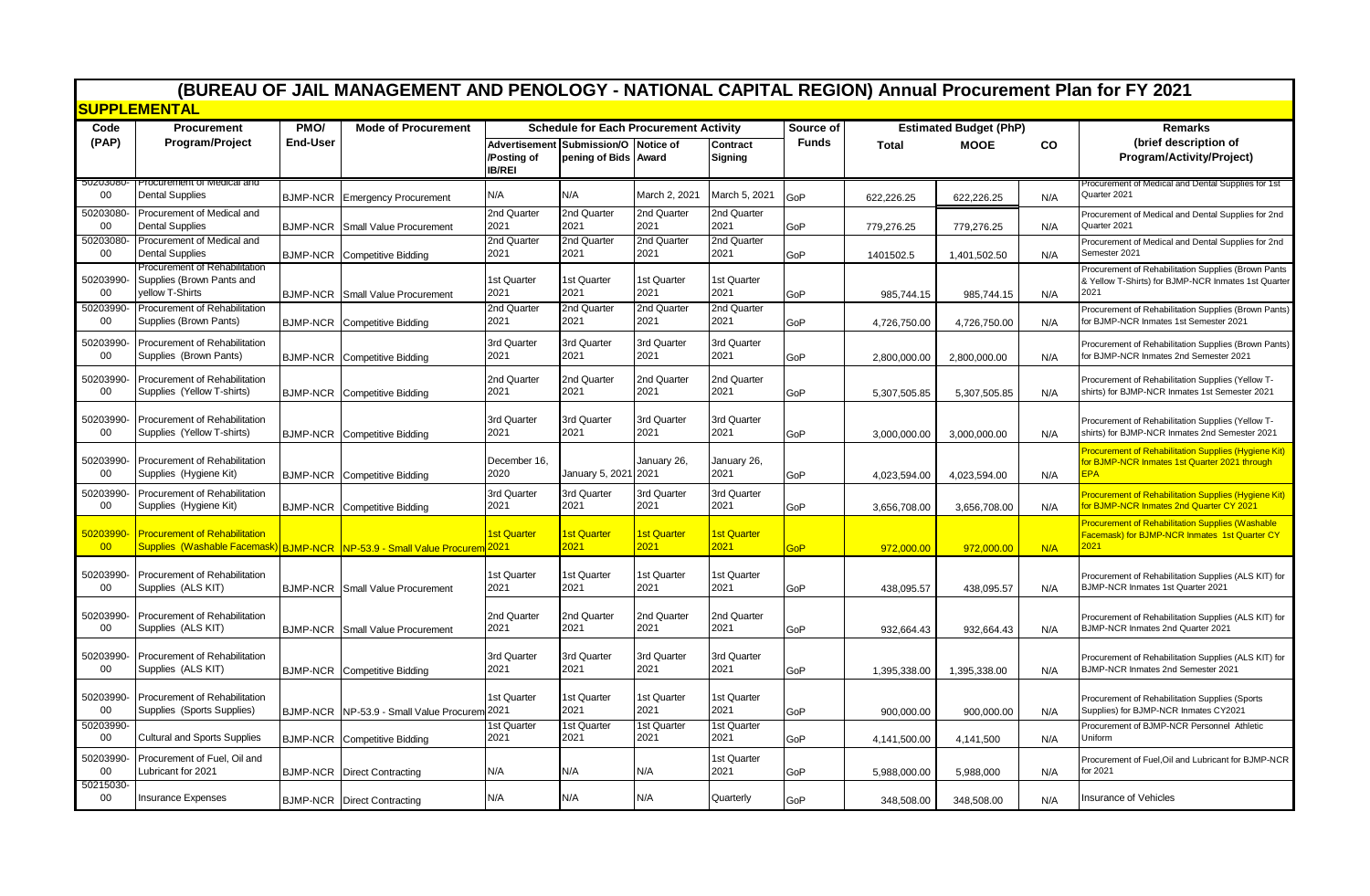|                            | (BUREAU OF JAIL MANAGEMENT AND PENOLOGY - NATIONAL CAPITAL REGION) Annual Procurement Plan for FY 2021 |                 |                                                               |                                   |                                                              |                                    |                                    |                               |              |                          |                |                                                                                                                              |  |
|----------------------------|--------------------------------------------------------------------------------------------------------|-----------------|---------------------------------------------------------------|-----------------------------------|--------------------------------------------------------------|------------------------------------|------------------------------------|-------------------------------|--------------|--------------------------|----------------|------------------------------------------------------------------------------------------------------------------------------|--|
| Code                       | <b>Procurement</b>                                                                                     | PMO/            | <b>Mode of Procurement</b>                                    |                                   | <b>Schedule for Each Procurement Activity</b>                |                                    | Source of                          | <b>Estimated Budget (PhP)</b> |              |                          | <b>Remarks</b> |                                                                                                                              |  |
| (PAP)                      | Program/Project                                                                                        | <b>End-User</b> |                                                               | /Posting of<br><b>IB/REI</b>      | Advertisement Submission/O Notice of<br>pening of Bids Award |                                    | Contract<br><b>Signing</b>         | <b>Funds</b>                  | <b>Total</b> | <b>MOOE</b><br><b>CO</b> |                | (brief description of<br>Program/Activity/Project)                                                                           |  |
| 50203120-<br>03            | Procurement of Military and<br><b>Police Supplies</b>                                                  | <b>BJMP-NCR</b> | NP-53.9 - Small Value<br>Procurement                          | 2nd Quarter<br>2021               | 2nd Quarter<br>2021                                          | 2nd Quarter<br>2021                | 2nd Quarter<br>2021                | GoP                           | 566900       | 566.900.00               | N/A            | Procurement of Handcuffs for BJMP-NCR for<br>1st Semester 2021                                                               |  |
| 50203120<br>03<br>90299020 | Procurement of Military and<br><b>Police Supplies</b>                                                  | <b>BJMP-NCR</b> | NP-53.9 - Small Value<br>Procurement<br>NP-53.9 - Small Value | 2nd Quarter<br>2021<br>2nd Quarte | 2nd Quarter<br>2021<br>zna Quartei                           | 2nd Quarter<br>2021<br>2nd Quarter | 2nd Quarter<br>2021<br>Znd Quarter | GoP                           | 321500       | 321,500.00               | N/S            | Procurement of Ammunition for BJMP-NCR for<br>1st Semester 2021<br>Printing and Binding of HIS form, Carpeta and             |  |
| 00                         | Printing and Binding                                                                                   | <b>BJMP-NCR</b> | Procurement                                                   | 2021                              | 2021                                                         | 2021                               | 2021                               | GoP                           | 874152       | 874,152.00               | N/A            | Health Handbook Guide for PDL                                                                                                |  |
| 50299020<br>00             | Printing and Binding                                                                                   | <b>BJMP-NCR</b> | NP-53.9 - Small Value<br>Procurement                          | 1st Quarter<br>2021               | N/A                                                          | 1st Quarter<br>2021                | 1st Quarter<br>2021                | GoP                           | 247200       | 247,200.00               | N/A            | Printing of Leave Forms, Leave Cards, Mission<br>Order and Appointment Form                                                  |  |
| 50211020<br>$00\,$         | Auditing Expense                                                                                       | <b>BJMP-NCR</b> | NP-53.9 - Small Value<br>Procurement                          | N/A                               | N/A                                                          | March 9, 2021                      | March 15, 2021                     | GoP                           | 21000        | 21,000.00                | N/A            | Procurement of Office Supplies for Auditing<br>Purposes for 1st Quarter 2021                                                 |  |
| 50211020<br>00             | <b>Auditing Expense</b>                                                                                | <b>BJMP-NCR</b> | NP-53.9 - Small Value<br>Procurement                          | N/A                               | N/A                                                          | 2nd Quarter<br>2021                | 2nd Quarter<br>2021                | GoP                           | 21000        | 21,000.00                | N/A            | Procurement of Office Supplies for Auditing<br>Purposes for 2nd quarter 2021                                                 |  |
| 50211020<br>00             | <b>Auditing Expense</b>                                                                                | <b>BJMP-NCR</b> | NP-53.9 - Small Value<br>Procurement                          | N/A                               | N/A                                                          | 3rd Quarter<br>2021                | 3rd Quarter<br>2021                | GoP                           | 42000        | 42,000.00                | N/A            | Procurement of Office Supplies for Auditing<br>Purposes for 2nd Semester 2021                                                |  |
| 50204010<br>00             | <b>Water Utilities</b>                                                                                 | <b>BJMP-NCR</b> | <b>Direct Contracting</b>                                     | N/A                               | N/A                                                          | N/A                                | Monthly                            | GoP                           | 31981500     | 31,981,500.00            | N/A            | <b>Payment for Water Utilities</b>                                                                                           |  |
| 50204020<br>00             | <b>Electricity Services</b>                                                                            | <b>BJMP-NCR</b> | <b>Direct Contracting</b>                                     | N/A                               | N/A                                                          | N/A                                | Monthly                            | GoP                           | 31981500     | 31,981,500.00            | N/A            | <b>Payment for Electricity</b>                                                                                               |  |
| 50205020<br>00             | <b>Telecommunication Services</b>                                                                      | <b>BJMP-NCR</b> | <b>Direct Contracting</b>                                     | N/A                               | N/A                                                          | N/A                                | Monthly                            | GoP                           | 67512        | 67,512.00                | N/A            | Payment for Landline                                                                                                         |  |
| 50205030<br>00             | <b>Internet Subscription</b>                                                                           | <b>BJMP-NCR</b> | <b>Direct Contracting</b>                                     | N/A                               | N/A                                                          | N/A                                | Monthly                            | GoP                           | 200000       | 200,000.00               | N/A            | Payment for Internet Subscription                                                                                            |  |
| 50202010-<br>00            | <b>Trainings and Seminars</b>                                                                          | <b>BJMP-NCR</b> | NP-53.9 - Small Value<br>Procurement                          | Quarterly                         | Quarterly                                                    | Quarterly                          | Quarterly                          | GoP                           | 1830104      | 1,830,104.00             | N/A            | Meals/ Catering Services, Training Supplies and<br>Materials and Other Services for Various<br><b>Trainings and Seminars</b> |  |
| 50203050<br>00             | <b>Food Supplies Expense</b>                                                                           | <b>BJMP-NCR</b> | NP-53.9 - Small Value<br>Procurement                          | Monthly                           | Monthly                                                      | Monthly                            | Monthly                            | GoP                           | 974509200    | 974,509,200.00           | N/A            | Procurement of Food Supplies for BJMP-NCR<br>PDL for 2021                                                                    |  |
| 50213050<br>02             | Office Equipment Maintenance                                                                           | <b>BJMP-NCR</b> | NP-53.9 - Small Value<br>Procurement                          | Quarterly                         | Quarterly                                                    | Quarterly                          | Quarterly                          | GoP                           | 460000       | 460,000.00               | N/A            | Repair and Maintenance of Computers, Printers,<br>Photocopier and Aircondition                                               |  |
| 50213060<br>01             | Repair and Maintenance of<br><b>BJMP-NCR Vehicles</b>                                                  | <b>BJMP-NCR</b> | NP-53.9 - Small Value<br>Procurement                          | Quarterly                         | Quarterly                                                    | Quarterly                          | Quarterly                          | GoP                           | 600000       | 600,000.00               | N/A            | Repair and Maintenance of BJMP-NCR<br>Vehicles                                                                               |  |
| 50201010<br>00             | Local Travel                                                                                           | <b>BJMP-NCR</b> | VP-53.9 - Small Value<br>Procurement                          | Monthly                           | Monthly                                                      | Monthly                            | Monthly                            | GoP                           | 499840       | 499,840                  | N/A            | Local Travel                                                                                                                 |  |
| 50245020<br>00             | <b>Fidelity Bond Premiums</b>                                                                          | <b>BJMP-NCR</b> | <b>Direct Contracting</b>                                     | N/A                               | N/A                                                          | N/A                                | Quarterly                          | GoP                           | 430065.67    | 430,066                  | N/A            | <b>Fidelity Bond Premiums</b>                                                                                                |  |
| 50215010<br>00             | Taxes, Duties and Licenses                                                                             | <b>BJMP-NCR</b> | <b>Direct Contracting</b>                                     | N/A                               | N/A                                                          | N/A                                | Quarterly                          | GoP                           | 285056.82    | 285,056.82               | N/A            | Renewal of LTO Registration and GSIS                                                                                         |  |
| 50299050<br>01             | Office Rental for BJMP-NCR for<br>2021                                                                 |                 | NP-53.10 Lease of Real<br>BJMP-NCR Property and Venue         | N/A                               | N/A                                                          | N/A                                | 1st Quarter<br>2021                | GoP                           | 5717844.08   | 5,717,844.08             | N/A            | Office Rental of 4th Floor, 5th and Sixth Floor<br>to include the 2 additional units LG and 4th Floor                        |  |

page 3/4